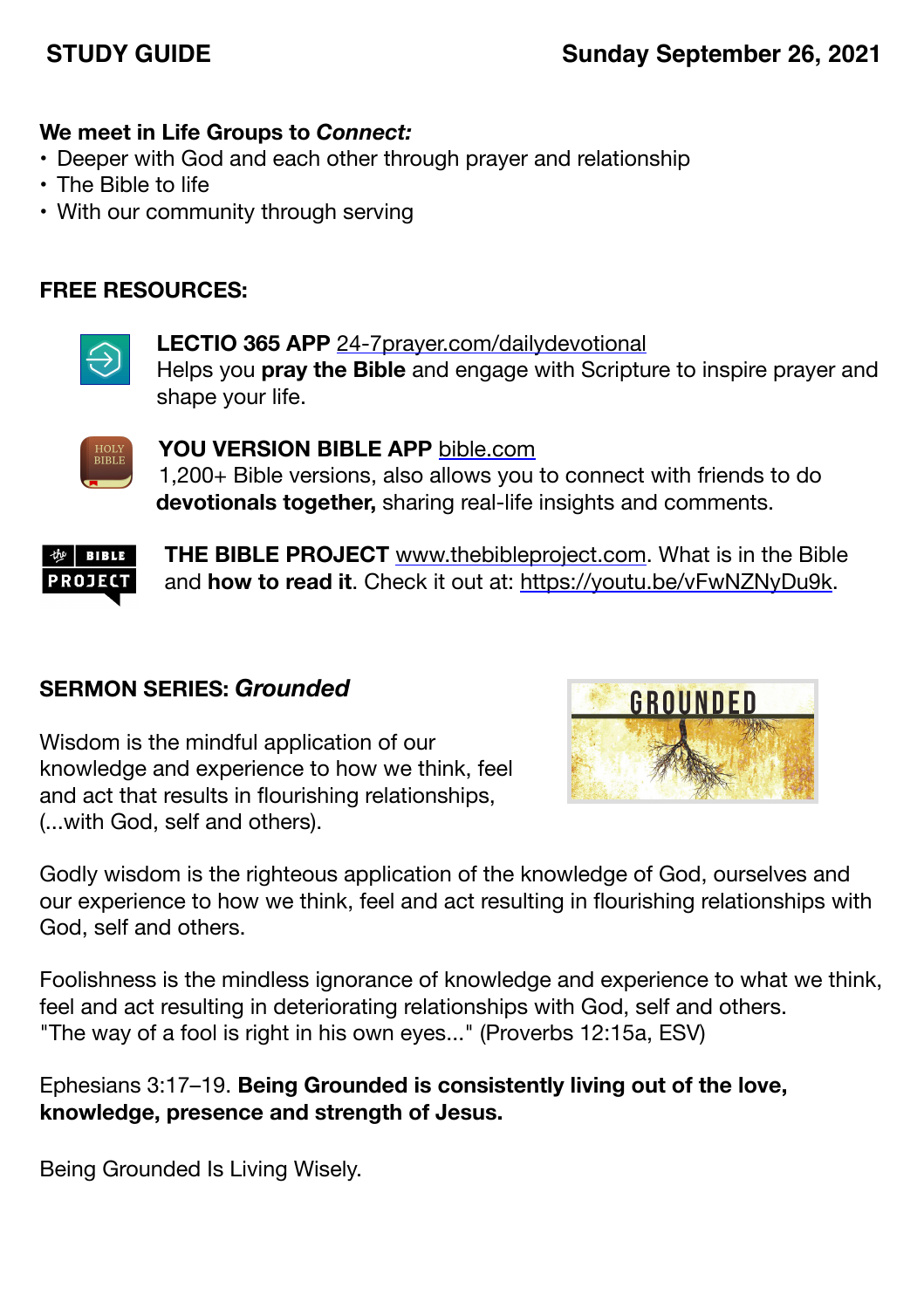### **THIS WEEK:** *"Grounded Actions"*

Watch the weekend's sermon: <http://www.coldspringschurch.net/sermons.html>.

**PRAYER:** God is worthy to be sought - take time to pray together in your group.

**ICE BREAKER:** How do you help someone feel better when they are down? What makes you feel better?

## **EXPLORING TOGETHER**

There is value in sharing perspectives about the weekend message in community. With dialogue around God's truths, perspective broadens and impacts transformation.

1. What is something from this weekend's message that stood out to you?

## **GOING DEEPER**

Our actions reveal our values and beliefs. And they can also build new thoughts and feelings.

During the Grounded series we've consistently heard about the *Pendulum Swing*.

- 2. How does the Pendulum Swing impact your actions?
- 3. Through this series, Pastor David has referred to this diagram. How does it represent your life right now?

Pastor David spoke about the contrasts from: "self-denial to self-aware" (Colossians 2:16-23, Romans 12:1), "selfindulgent to Jesus-centered" (John 13:13-17, Galatians 5:13-15), and "accidental to intentional" (James 1:22-25, Luke 6:47-49).



4. Which of the above contrasts best describes an area in which you want to focus?

Pastor David talked about 4 **"How to Experience Grounded Actions"** — A) Wake Up. B) Notice Your Self-Medication Patterns. C) Sit With Jesus. D) Choose Life.

5. Which of the "How To's" will most help you focus on question 4's area of contrast?